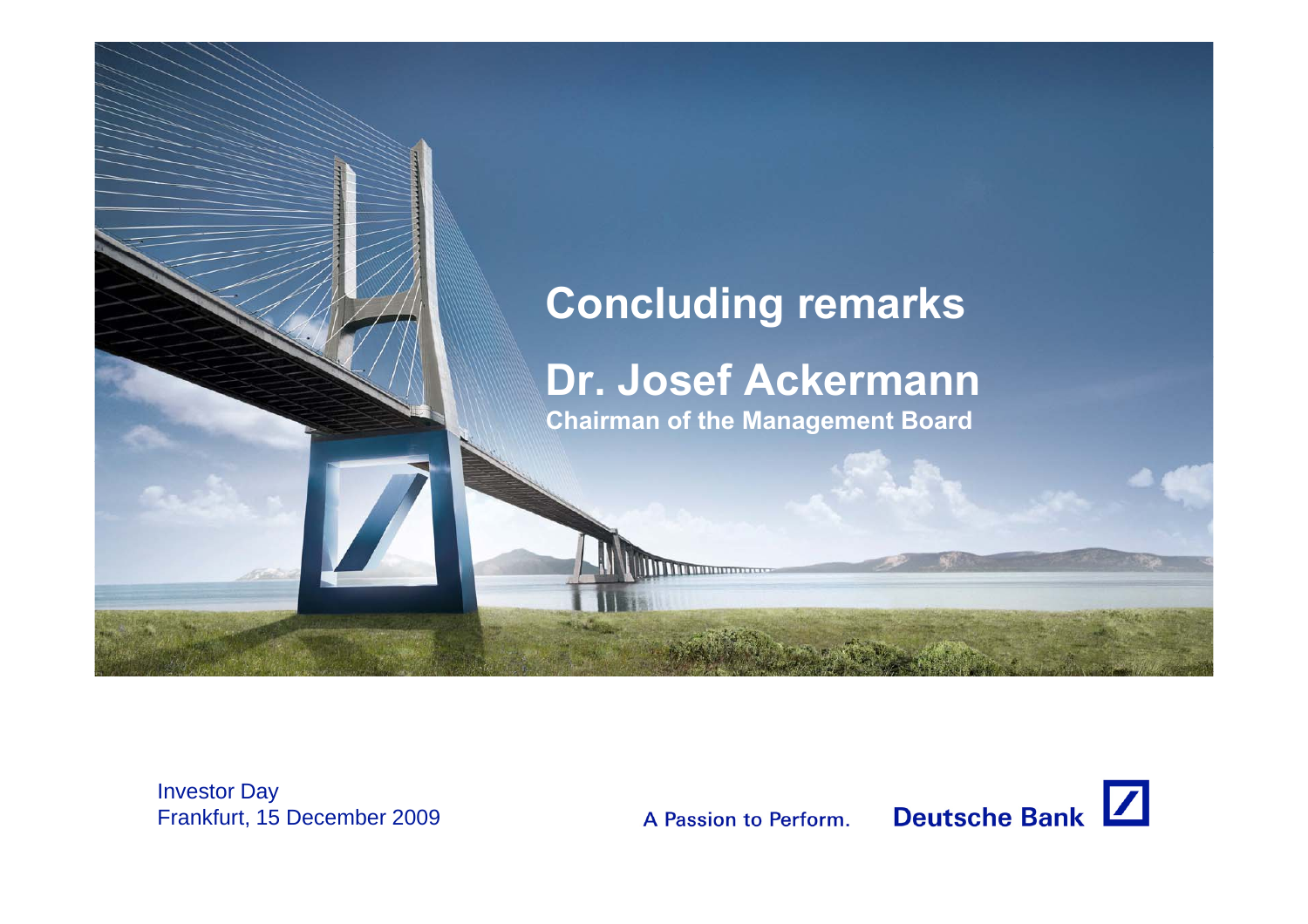# **Our strategy for a new era**

| <b>Management Agenda Phase 4</b> |                            |  |
|----------------------------------|----------------------------|--|
| 2009 - 2011                      |                            |  |
| Increase CIB profitability with  | <b>Focus on core PCAM</b>  |  |
| renewed risk and balance sheet   | <b>businesses</b>          |  |
| discipline                       | and home market leadership |  |
| Focus on Asia as a key driver    | <b>Reinvigorate our</b>    |  |
| of revenue growth                | performance culture        |  |

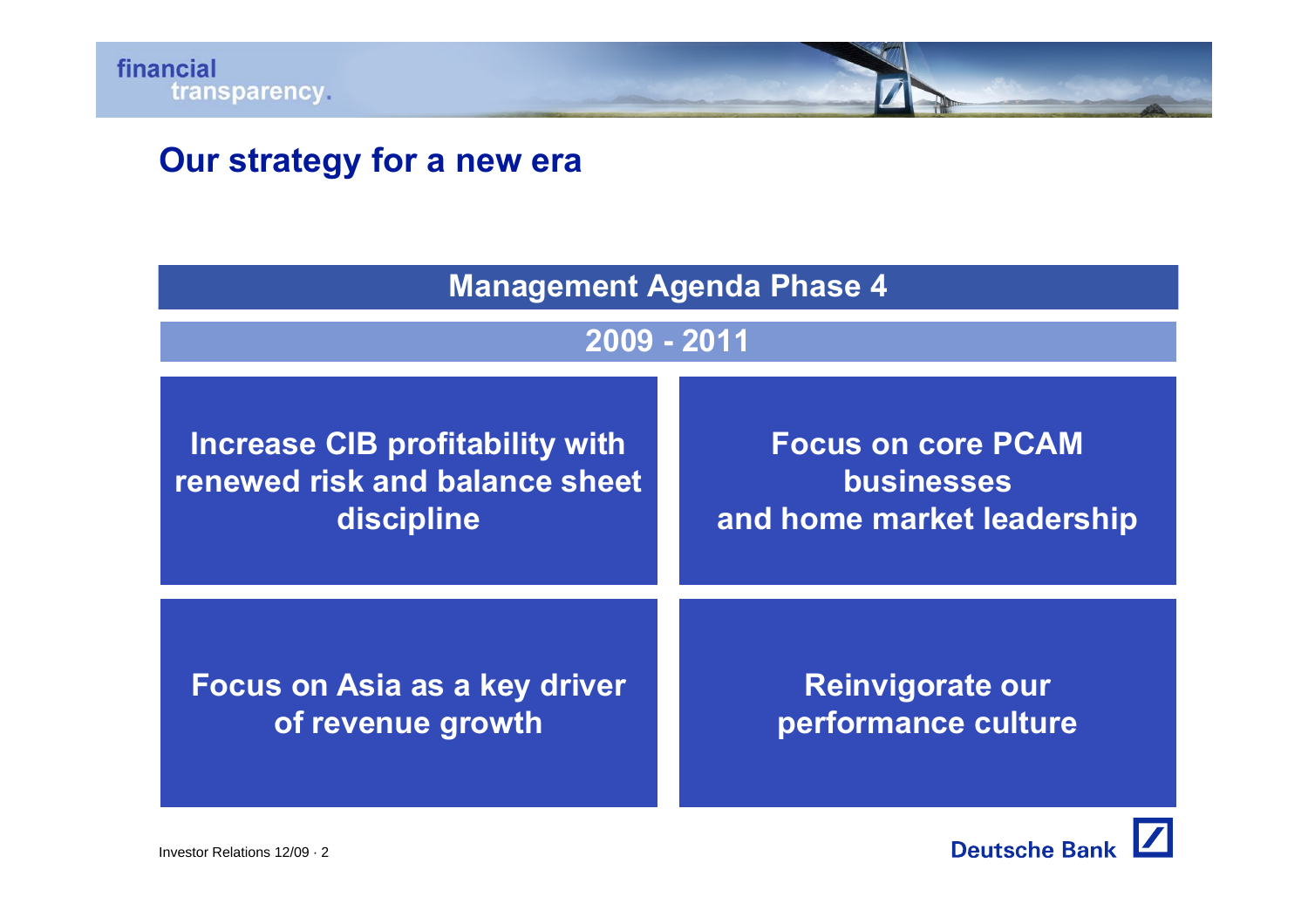

## **New set of performance metrics better reflecting key shareholder value drivers**



**GEC commitment**

**• Compensation aligned** 

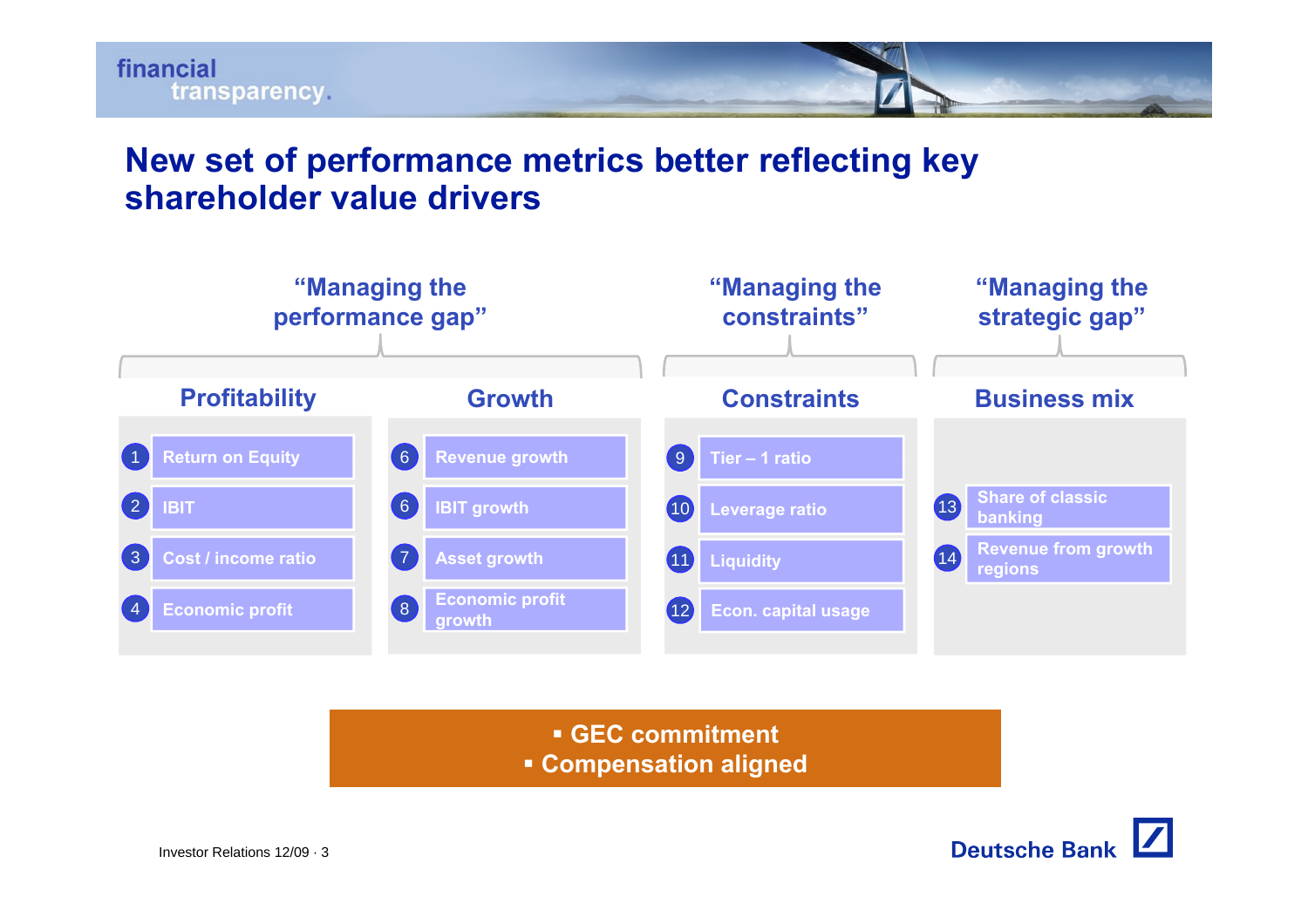

# **Focus on cost and infrastructure efficiency infrastructure**



#### **DB** Group headcount **<b>Efficiency** aspiration

- Renewed emphasis on cost discipline and efficiency
- Continued focus on employee productivity in front-office
- Substantial efficiency aspiration in infrastructure – EUR 1 bnefficienc y gains b y 2011 yg y

Investor Relations 12/09 · 4Note: 2002 - 2005 based on U.S. GAAP, since 2006 based on IFRS **Deutsche Bank**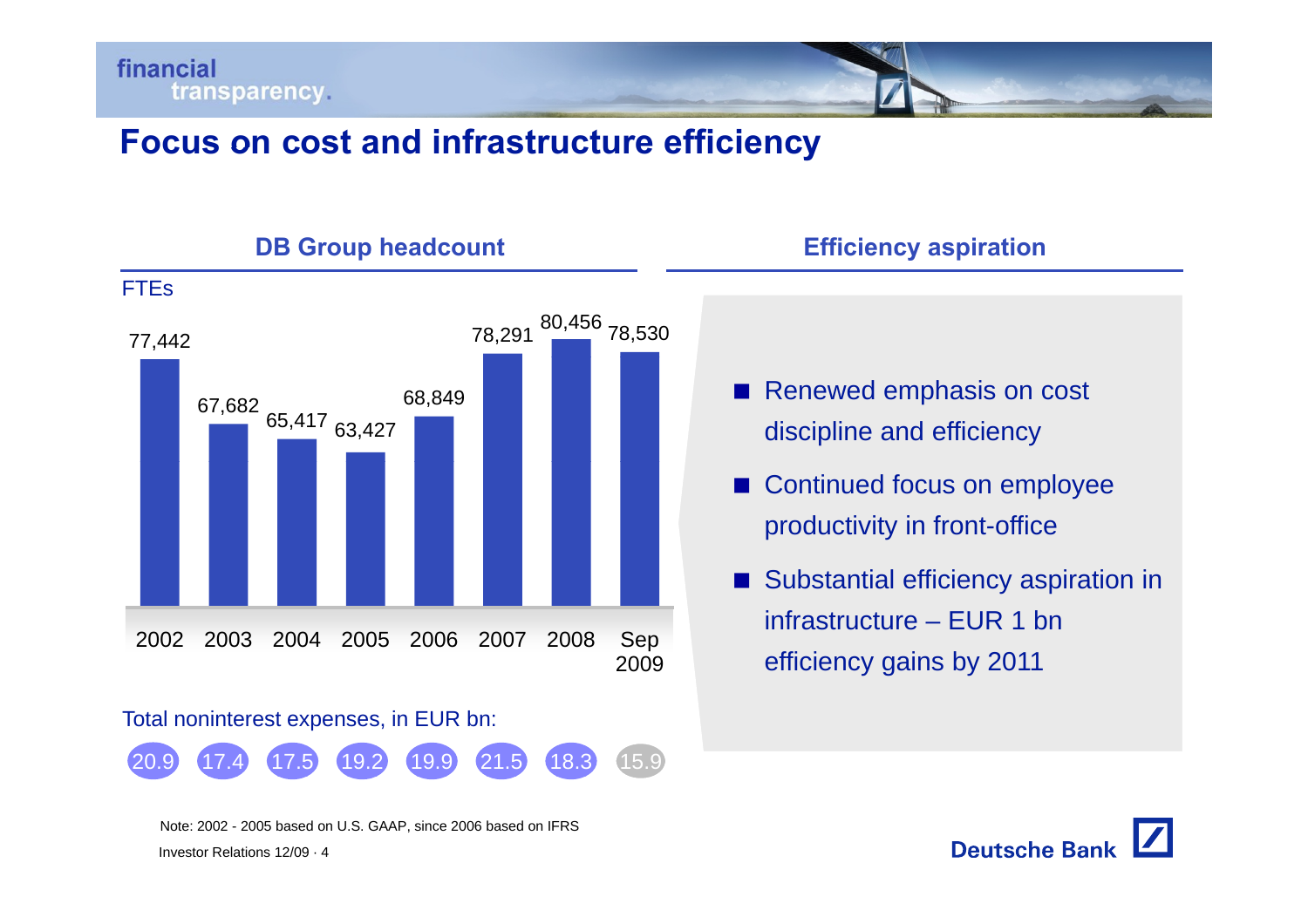

## **Continued focus on efficient use of capital resources**



 **Tier 1 ratio target ≥ 10% by end Dec 2011 re-affirmed Equity issuance for buying future cash flows – only!**

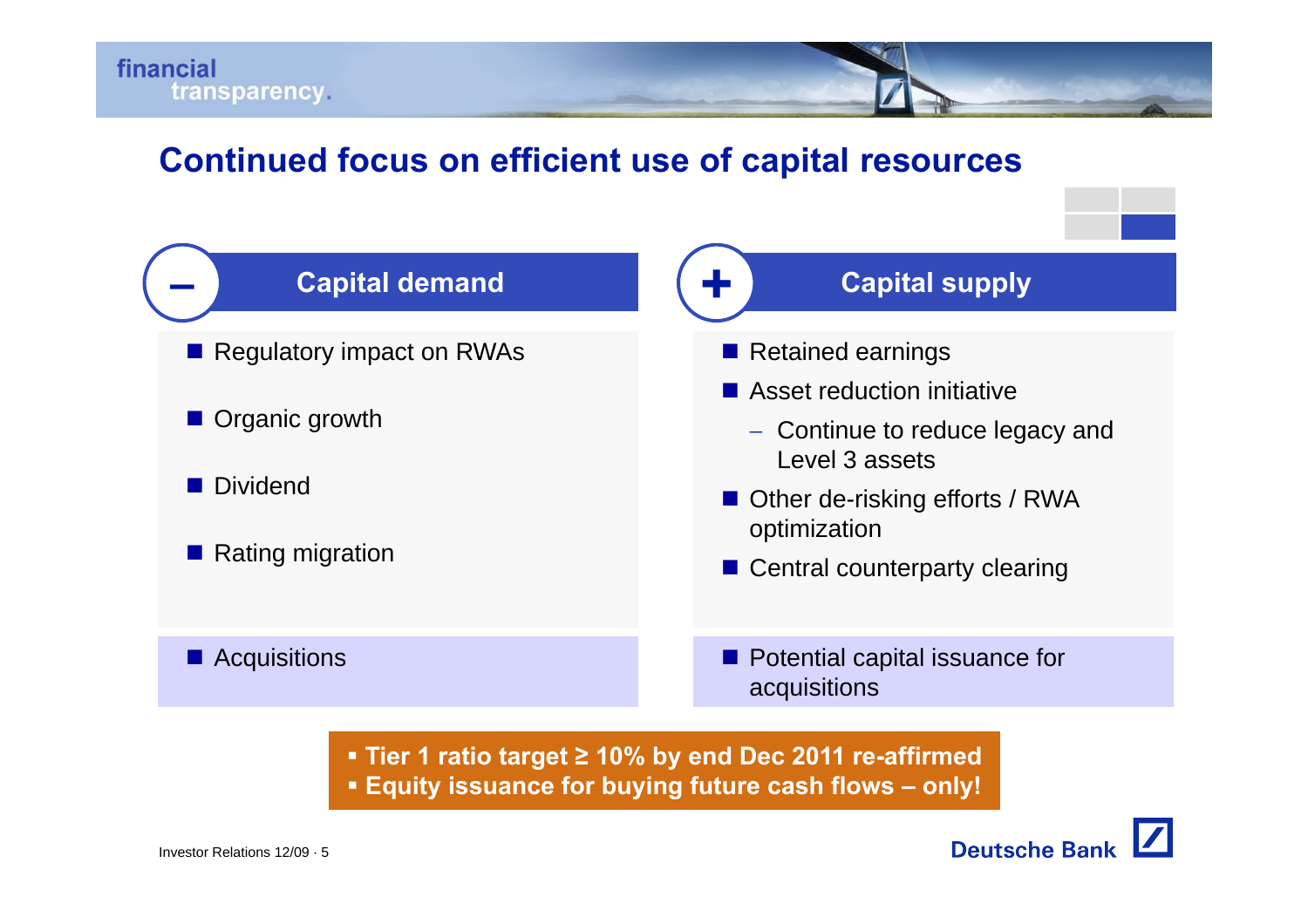# **Phase 4: Financial potential**

**Phase 4 potential 2011**

| Performance | Revenue growth p.a.                      | $~10^{9}$          |
|-------------|------------------------------------------|--------------------|
|             | Income before income taxes, in EUR bn(1) | ~10.0              |
|             | <b>Return on Equity(2)</b>               | 25% over the cycle |
|             | Cost / income ratio                      | ~1.65%             |
| Constraints | <b>Tier 1 ratio</b>                      | $\geq 10\%$        |
|             | Leverage <sup>(3)</sup>                  | $\leq$ 25x         |

(1) Before Corporate Investments and Consolidations & Adjustments

(2) Pre-tax return on Average Active Equity

(3) Per target definition: Assets based on U.S.GAAP 'pro-forma'; total equity adjusted for FV gains / losses on DB issued debt

Investor Relations 12/09 · 6

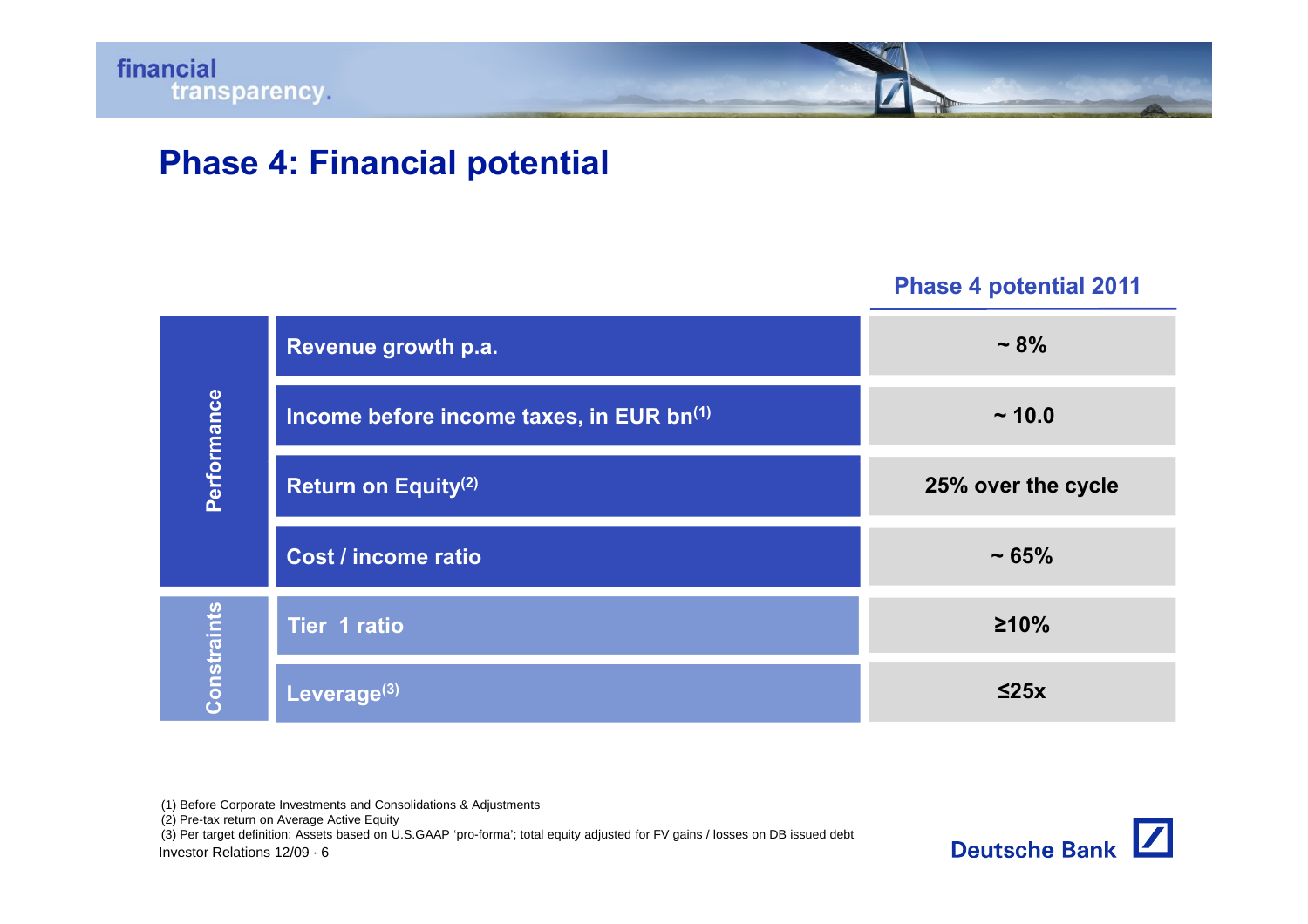# **Phase 4: IBIT potential of business divisions**

#### In EUR bn

#### **Phase 4 potential 2011**

| <b>Corporate Banking &amp; Securities</b> | 6.3  |
|-------------------------------------------|------|
| <b>Global Transaction Banking</b>         | 1.3  |
| <b>Asset and Wealth Management</b>        | 1.0  |
| <b>Private &amp; Business Clients</b>     | 1.5  |
| <b>Total business divisions</b>           | 10.0 |
| <b>Bottom up approach</b>                 |      |

Investor Relations 12/09 · 7Note: Figures do not add up due to rounding differences

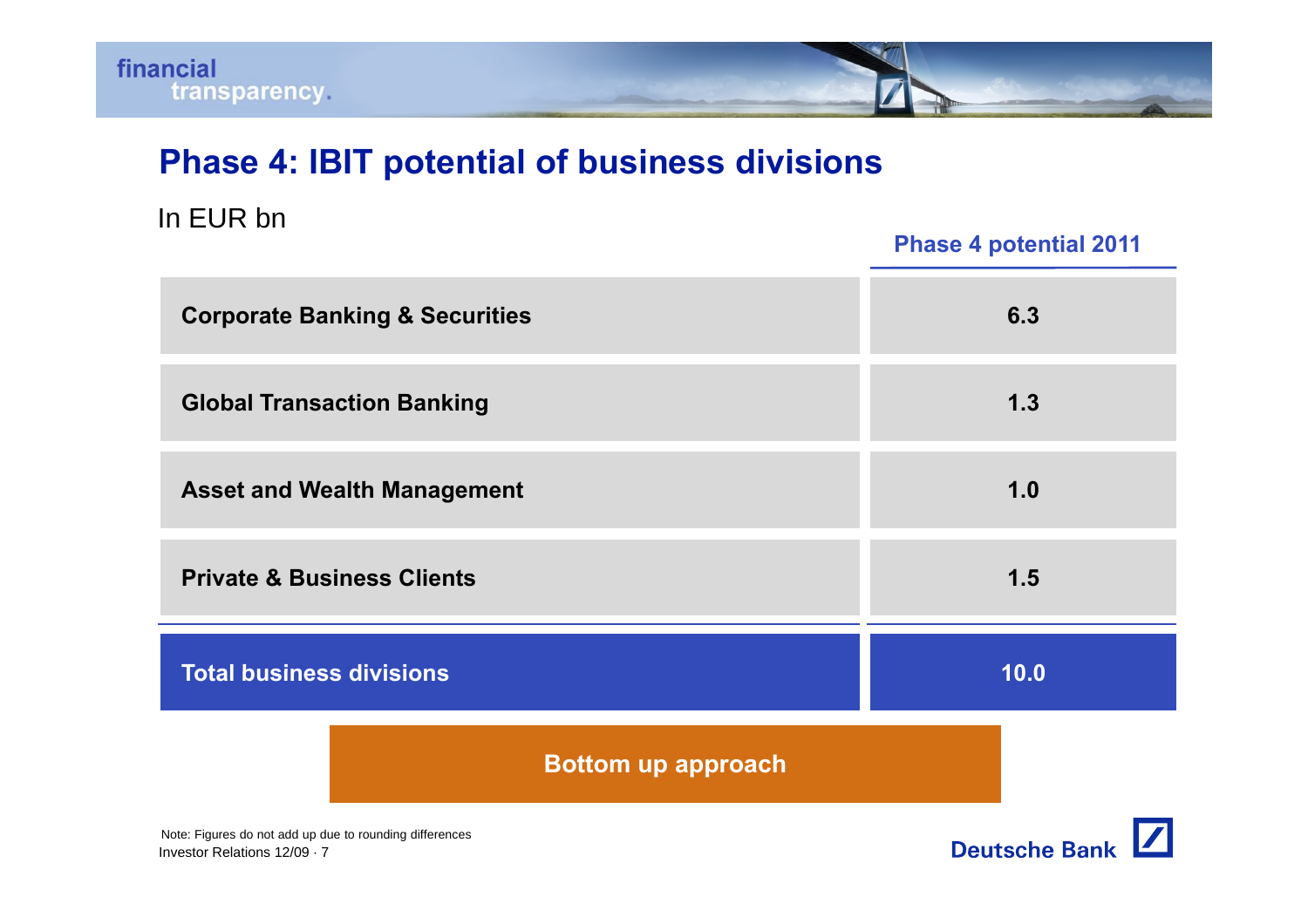# **In summary**

**A relative winner – opportunity for us to take advantage**

**Management Agenda – clear priorities and focus on performance**

**Ambitious aspirations – we will deliver value for stakeholders**

**Well placed to address the challenges of the new era**